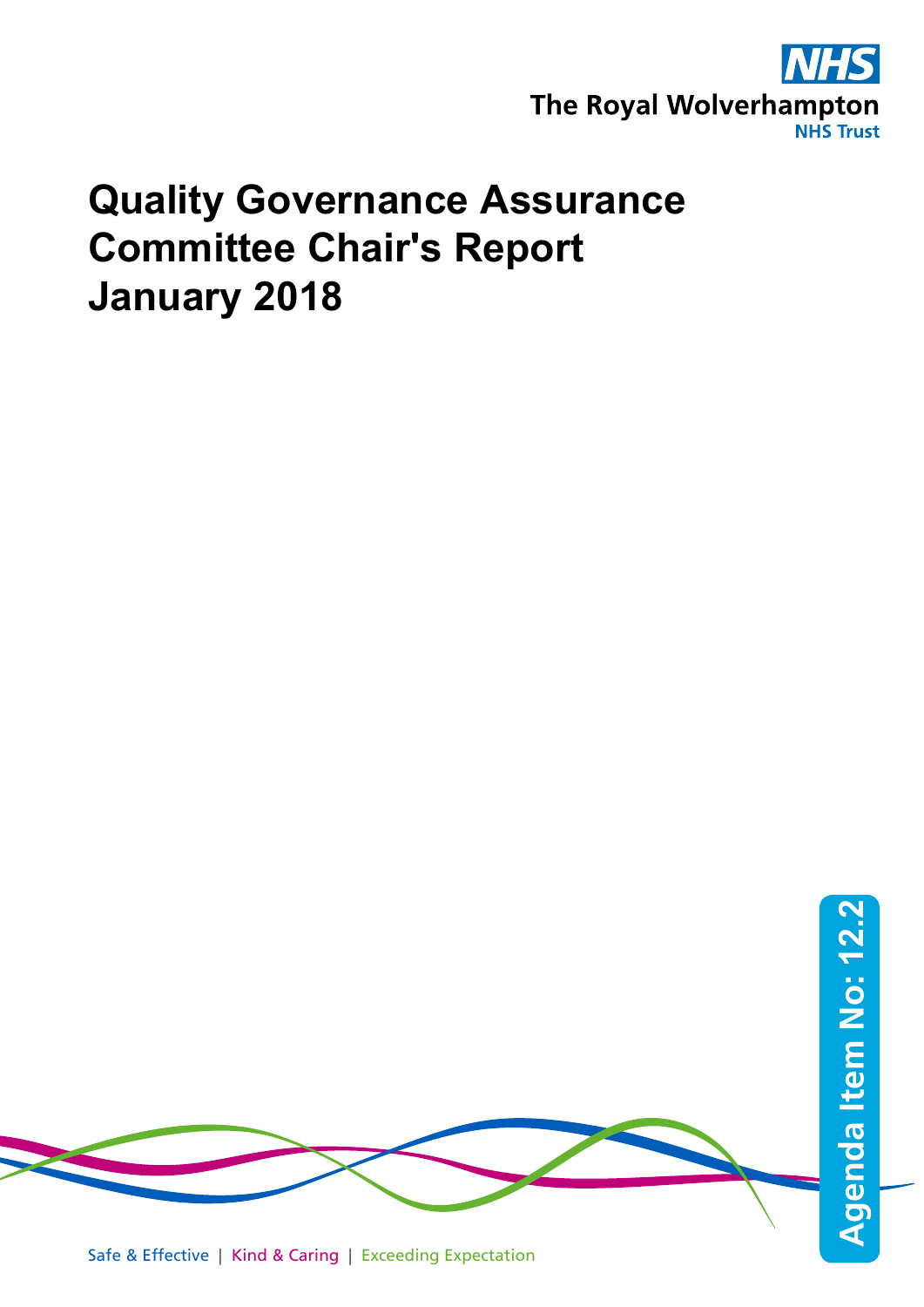## **CHAIRMAN'S SUMMARY REPORT**

*This summary sheet is for completion by the Chair of any committee/group to accompany the minutes required by a trust level committee.* 

| <b>Name of Committee/Group:</b>                                                                                                                              | <b>Quality Governance Assurance Committee</b>                                                                                                                                                                                                                                                                                                                                                                                                                                                                                                                                                                                                                       |                                                                                                                                                                                                                  |
|--------------------------------------------------------------------------------------------------------------------------------------------------------------|---------------------------------------------------------------------------------------------------------------------------------------------------------------------------------------------------------------------------------------------------------------------------------------------------------------------------------------------------------------------------------------------------------------------------------------------------------------------------------------------------------------------------------------------------------------------------------------------------------------------------------------------------------------------|------------------------------------------------------------------------------------------------------------------------------------------------------------------------------------------------------------------|
| <b>Report From:</b>                                                                                                                                          | Rosi Edwards - Chairperson                                                                                                                                                                                                                                                                                                                                                                                                                                                                                                                                                                                                                                          |                                                                                                                                                                                                                  |
| Date:                                                                                                                                                        | January 2018                                                                                                                                                                                                                                                                                                                                                                                                                                                                                                                                                                                                                                                        |                                                                                                                                                                                                                  |
| <b>Action Required by receiving</b><br>committee/group:                                                                                                      | $\sqrt{\text{For}}$ Information<br>$\Box$ Decision<br>$\Box$ Other                                                                                                                                                                                                                                                                                                                                                                                                                                                                                                                                                                                                  |                                                                                                                                                                                                                  |
|                                                                                                                                                              |                                                                                                                                                                                                                                                                                                                                                                                                                                                                                                                                                                                                                                                                     |                                                                                                                                                                                                                  |
| <b>Aims of Committee:</b><br>Bullet point aims of the reporting<br>committee (from Terms of<br>Reference)                                                    |                                                                                                                                                                                                                                                                                                                                                                                                                                                                                                                                                                                                                                                                     | To review and oversee the management of risk across the Trust.                                                                                                                                                   |
| <b>Drivers:</b><br>Are there any links with Care Quality<br>Commission/Health &<br>Safety/NHSLA/Trust Policy/Patient<br>Experience etc.                      | To receive reports, reviewing and ensuring compliance with national,<br>regional and local standards to ensure high quality service provision<br>and to ensure compliance with regulatory authorities.                                                                                                                                                                                                                                                                                                                                                                                                                                                              |                                                                                                                                                                                                                  |
|                                                                                                                                                              |                                                                                                                                                                                                                                                                                                                                                                                                                                                                                                                                                                                                                                                                     |                                                                                                                                                                                                                  |
| <b>Main Discussion/Action Points:</b><br>Bullet point the main areas of<br>discussion held at the<br>committee/group meeting which<br>need to be highlighted | <b>Assured</b><br><b>Issue: Quality Review Visits - QSAG challenge to QRV team's</b><br>assessment.<br>Following a visit to the Nucleus theatres in August 2017, 4 domains<br>were rated good with Caring outstanding. QSAG raised concerns<br>about the environment, which is outside the control of theatre staff,<br>and is known about and in hand, but for which there is no quick<br>solution. In addition some of the detail in the report would indicate that<br>the Safe domain should be graded as "requires improvement." The<br>discussion exemplified the role of QSAG as providing oversight of the<br>consistency of judgments reached by QRV teams. |                                                                                                                                                                                                                  |
|                                                                                                                                                              | <b>Partially Assured</b>                                                                                                                                                                                                                                                                                                                                                                                                                                                                                                                                                                                                                                            |                                                                                                                                                                                                                  |
|                                                                                                                                                              |                                                                                                                                                                                                                                                                                                                                                                                                                                                                                                                                                                                                                                                                     | Issue: NATSSIP (National Standards for safety in Invasive<br>Procedures) Audit reports and WHO surgical checklist                                                                                                |
|                                                                                                                                                              | PSIG received reports of compliance against standards from<br>Endoscopy Unit (New Cross and Cannock) and Theatres. The audits<br>are observational and focused on process, not outcome. Some<br>elements of the audit cross-reference with completion of the WHO<br>surgical checklist.                                                                                                                                                                                                                                                                                                                                                                             |                                                                                                                                                                                                                  |
|                                                                                                                                                              |                                                                                                                                                                                                                                                                                                                                                                                                                                                                                                                                                                                                                                                                     | In Endoscopy there are 14 actions with regards to invasive procedure<br>standards. In theatres compliance with standards relating to<br>scheduling are only partial. It was agreed to undertake a safety culture |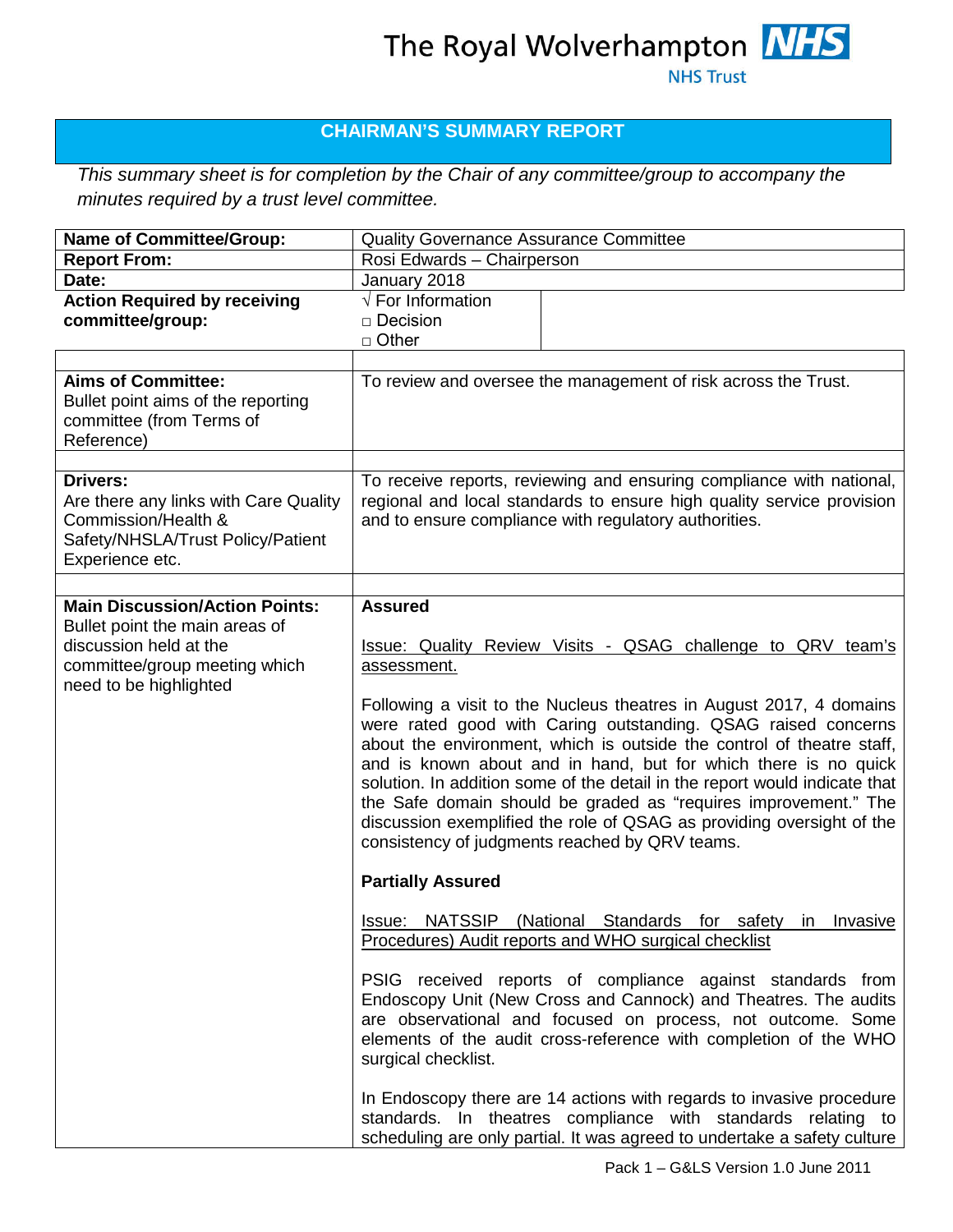The Royal Wolverhampton **NHS** 

| <b>audit</b> in theatres to support the work around WHO checklists and<br>recent never events.                                                                                                                                                                                                                                                                                                                                                                                                                                                                                                                                                                                                                                                                                                           |
|----------------------------------------------------------------------------------------------------------------------------------------------------------------------------------------------------------------------------------------------------------------------------------------------------------------------------------------------------------------------------------------------------------------------------------------------------------------------------------------------------------------------------------------------------------------------------------------------------------------------------------------------------------------------------------------------------------------------------------------------------------------------------------------------------------|
| Issue: TRR Risk 4523: potential of heater cooler units used in cardiac<br>surgery to harbour mycobacterium chimaera                                                                                                                                                                                                                                                                                                                                                                                                                                                                                                                                                                                                                                                                                      |
| Two machines were confirmed as infected in November and<br>December 2017, affecting 3 patients. All patients are informed of the<br>risk as part of the consent process, and machines have been subject<br>to stringent disinfection and testing procedures, and would not be<br>used if they test positive. This is an international problem and the<br>manufacturer replaces free of charge all machines which test positive.<br>They have loaned us a new machine to replace the infected<br>machines.<br>A new disinfectant will be available in tablet form in Q2, and a<br>modification to the machine will mean that even if the coolant<br>becomes infected it won't escape and affect the patient. If this device                                                                               |
| modification proves effective it will be possible to downgrade the risk.                                                                                                                                                                                                                                                                                                                                                                                                                                                                                                                                                                                                                                                                                                                                 |
| <b>Not assured</b>                                                                                                                                                                                                                                                                                                                                                                                                                                                                                                                                                                                                                                                                                                                                                                                       |
| Issue: provision of special beds for patients in the community with very<br>limited mobility at risk of pressure injuries.                                                                                                                                                                                                                                                                                                                                                                                                                                                                                                                                                                                                                                                                               |
| RWT had made a case to the CCG for special beds to be provided for<br>patients in the community at risk of pressure ulcers because of their<br>inability to change position. The beds, known as TOTO, do this<br>automatically. They are expensive, don't suit everyone, but are<br>effective. The CCG does not at present feel able to fund these beds,<br>and is proposing a night turning service whereby a two person team<br>would visit the patient's home up to twice a night to turn them in bed.<br>QGAC is concerned that this would not be effective, with the potential<br>of increased likelihood of pressure injuries, affecting patient health and<br>incurring greater treatment costs. A meeting with CCG is scheduled.                                                                 |
| Issue: Urgent Care provision at New Cross under-performing against 4<br>hour target for time spent in emergency department                                                                                                                                                                                                                                                                                                                                                                                                                                                                                                                                                                                                                                                                               |
| The Integrated Quality and performance Report shows the Urgent<br>Care unit at New Cross run by Vocare under-performing by<br>comparison with the Walk-in Centre and Cannock MIU which<br>consistently achieve 100%. Vocare has been below 100% but above<br>95% in Q2, but throughout Q3 it fell below the 95% target. On one<br>night in January the unit had to close due to lack of staff. The purpose<br>of the unit was to relieve pressure on the Emergency Department but<br>it currently takes around 6% of people attending New Cross, rather<br>than the 40% planned. New Cross ED works closely with Vocare to<br>seek to make the system run as smoothly as possible, e.g. carrying<br>out joint triage, but is unable to resolve the underlying problems<br>presented by the Vocare model. |
|                                                                                                                                                                                                                                                                                                                                                                                                                                                                                                                                                                                                                                                                                                                                                                                                          |